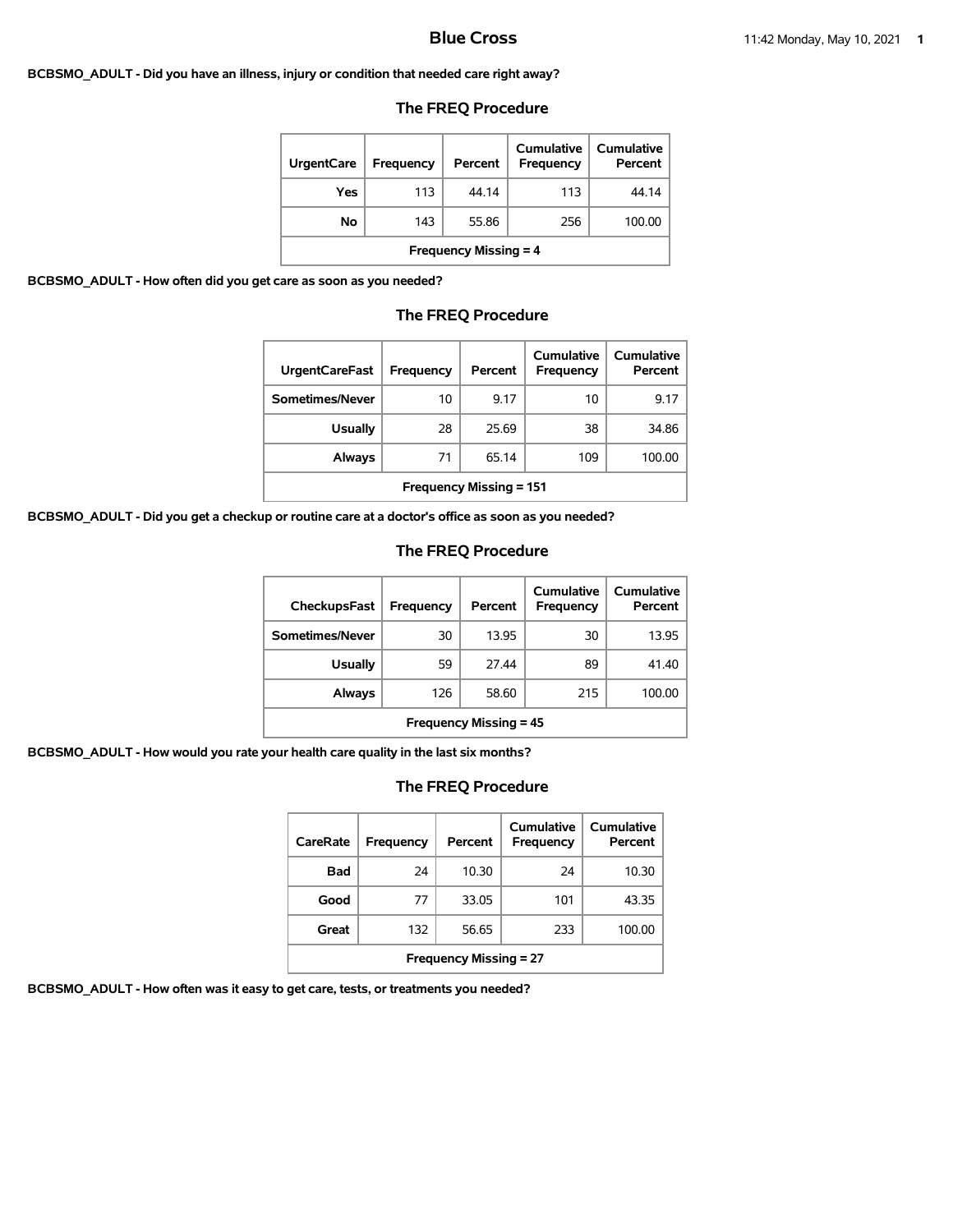| CareEasy                      | Frequency | Percent | Cumulative<br>Frequency | Cumulative<br>Percent |  |
|-------------------------------|-----------|---------|-------------------------|-----------------------|--|
| Sometimes/Never               | 25        | 10.78   | 25                      | 10.78                 |  |
| <b>Usually</b>                | 76        | 32.76   | 101                     | 43.53                 |  |
| <b>Always</b>                 | 131       | 56.47   | 232                     | 100.00                |  |
| <b>Frequency Missing = 28</b> |           |         |                         |                       |  |

**BCBSMO\_ADULT - How often did your doctor explain things in a way that was easy to understand?**

### **The FREQ Procedure**

| <b>DrUnderstand</b>           | Frequency | Percent | Cumulative<br>Frequency | Cumulative<br>Percent |  |
|-------------------------------|-----------|---------|-------------------------|-----------------------|--|
| Sometimes/Never               | 4         | 1.98    | 4                       | 1.98                  |  |
| <b>Usually</b>                | 46        | 22.77   | 50                      | 24.75                 |  |
| Always                        | 152       | 75.25   | 202                     | 100.00                |  |
| <b>Frequency Missing = 58</b> |           |         |                         |                       |  |

**BCBSMO\_ADULT - How often did your personal doctor listen to you?**

# **The FREQ Procedure**

| <b>DrListen</b>               | Frequency | Percent | Cumulative<br><b>Frequency</b> | Cumulative<br>Percent |  |
|-------------------------------|-----------|---------|--------------------------------|-----------------------|--|
| Sometimes/Never               | 7         | 3.47    |                                | 3.47                  |  |
| <b>Usually</b>                | 39        | 19.31   | 46                             | 22.77                 |  |
| Always                        | 156       | 77.23   | 202                            | 100.00                |  |
| <b>Frequency Missing = 58</b> |           |         |                                |                       |  |

**BCBSMO\_ADULT - How often did your personal doctor show respect for what you had to say?**

| <b>DrRespect</b>              | Frequency | Percent | Cumulative<br><b>Frequency</b> | <b>Cumulative</b><br>Percent |  |
|-------------------------------|-----------|---------|--------------------------------|------------------------------|--|
| Sometimes/Never               | 2         | 0.99    | 2                              | 0.99                         |  |
| <b>Usually</b>                | 37        | 18.32   | 39                             | 19.31                        |  |
| Always                        | 163       | 80.69   | 202                            | 100.00                       |  |
| <b>Frequency Missing = 58</b> |           |         |                                |                              |  |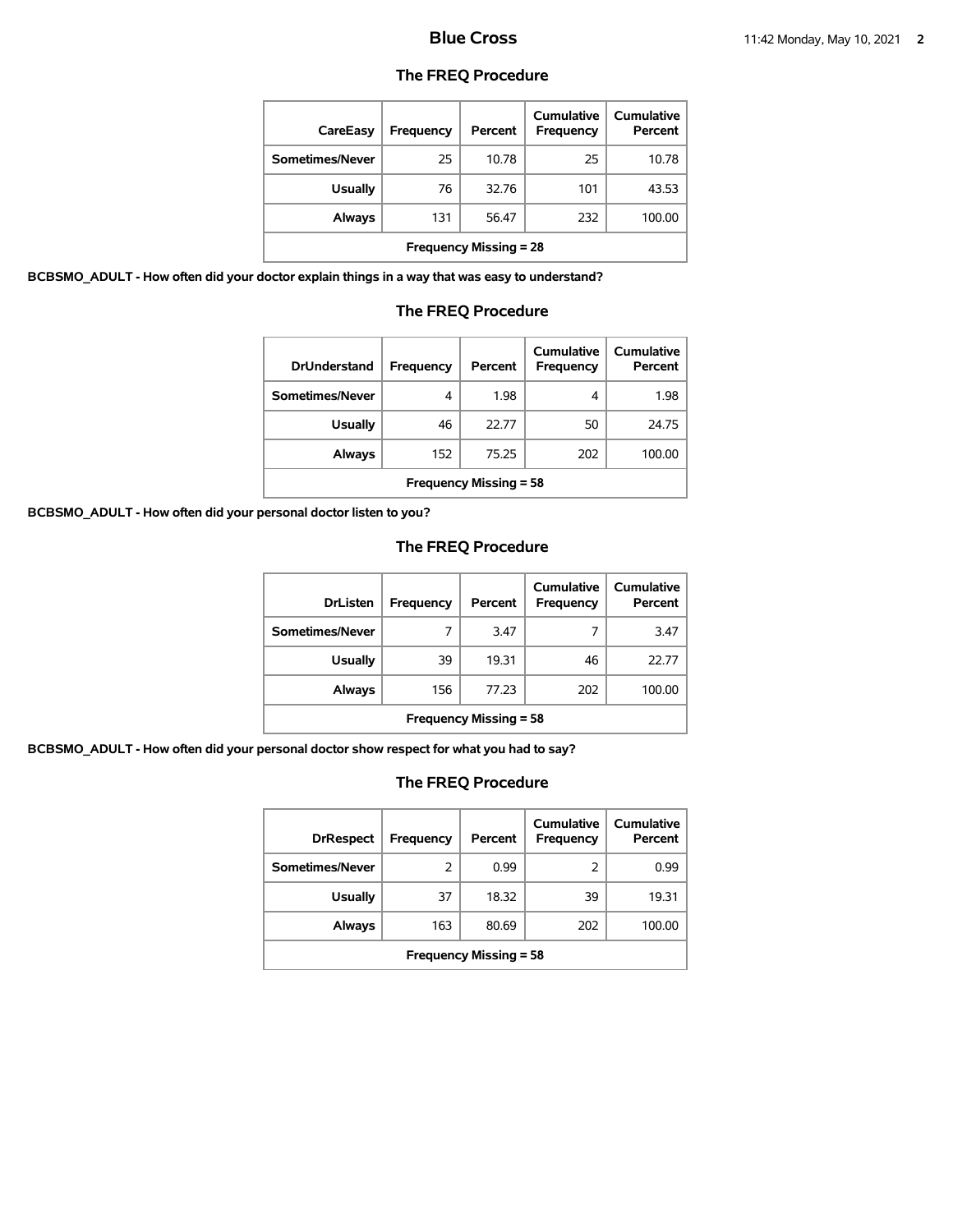#### **BCBSMO\_ADULT - How often did your personal doctor spend enough time with you?**

| <b>DrTime</b>                 | <b>Frequency</b> | Percent | Cumulative<br>Frequency | Cumulative<br>Percent |  |
|-------------------------------|------------------|---------|-------------------------|-----------------------|--|
| Sometimes/Never               | 12               | 6.00    | 12                      | 6.00                  |  |
| <b>Usually</b>                | 45               | 22.50   | 57                      | 28.50                 |  |
| Always                        | 143              | 71.50   | 200                     | 100.00                |  |
| <b>Frequency Missing = 60</b> |                  |         |                         |                       |  |

### **The FREQ Procedure**

**BCBSMO\_ADULT - In the last six months, did you get care from another doctor or health provider other than your personal doctor?**

| <b>Usually</b>                                                       | 45  | 22.50 |  |            | 57  | 28.5       |  |
|----------------------------------------------------------------------|-----|-------|--|------------|-----|------------|--|
| Always                                                               | 143 | 71.50 |  |            | 200 | 100.0      |  |
| <b>Frequency Missing = 60</b>                                        |     |       |  |            |     |            |  |
| id you get care from another doctor or health provider other than yo |     |       |  |            |     |            |  |
| <b>The FREQ Procedure</b>                                            |     |       |  |            |     |            |  |
|                                                                      |     |       |  | Cumulative |     | Cumulative |  |

| <b>CareMulti</b>              | Frequency | Percent | <b>Cumulative</b><br><b>Frequency</b> | <b>Cumulative</b><br>Percent |  |  |
|-------------------------------|-----------|---------|---------------------------------------|------------------------------|--|--|
| Yes                           | 150       | 75.00   | 150                                   | 75.00                        |  |  |
| No                            | 50        | 25.00   | 200                                   | 100.00                       |  |  |
| <b>Frequency Missing = 60</b> |           |         |                                       |                              |  |  |

**BCBSMO\_ADULT - How often did your personal doctor seemed informed with care you received from other doctors or providers?**

# **The FREQ Procedure**

| <b>DrInformedMultiDr</b>       | Frequency | Percent | Cumulative<br><b>Frequency</b> | Cumulative<br>Percent |  |
|--------------------------------|-----------|---------|--------------------------------|-----------------------|--|
| Sometimes/Never                | 26        | 17.57   | 26                             | 17.57                 |  |
| <b>Usually</b>                 | 45        | 30.41   | 71                             | 47.97                 |  |
| Always                         | 77        | 52.03   | 148                            | 100.00                |  |
| <b>Frequency Missing = 112</b> |           |         |                                |                       |  |

**BCBSMO\_ADULT - How would you rate your personal doctor?**

| <b>DrRate</b>                 | Frequency | Percent | Cumulative<br>Frequency | Cumulative<br>Percent |  |  |
|-------------------------------|-----------|---------|-------------------------|-----------------------|--|--|
| <b>Bad</b>                    | 13        | 5.86    | 13                      | 5.86                  |  |  |
| Good                          | 47        | 21.17   | 60                      | 27.03                 |  |  |
| Great                         | 162       | 72.97   | 222                     | 100.00                |  |  |
| <b>Frequency Missing = 38</b> |           |         |                         |                       |  |  |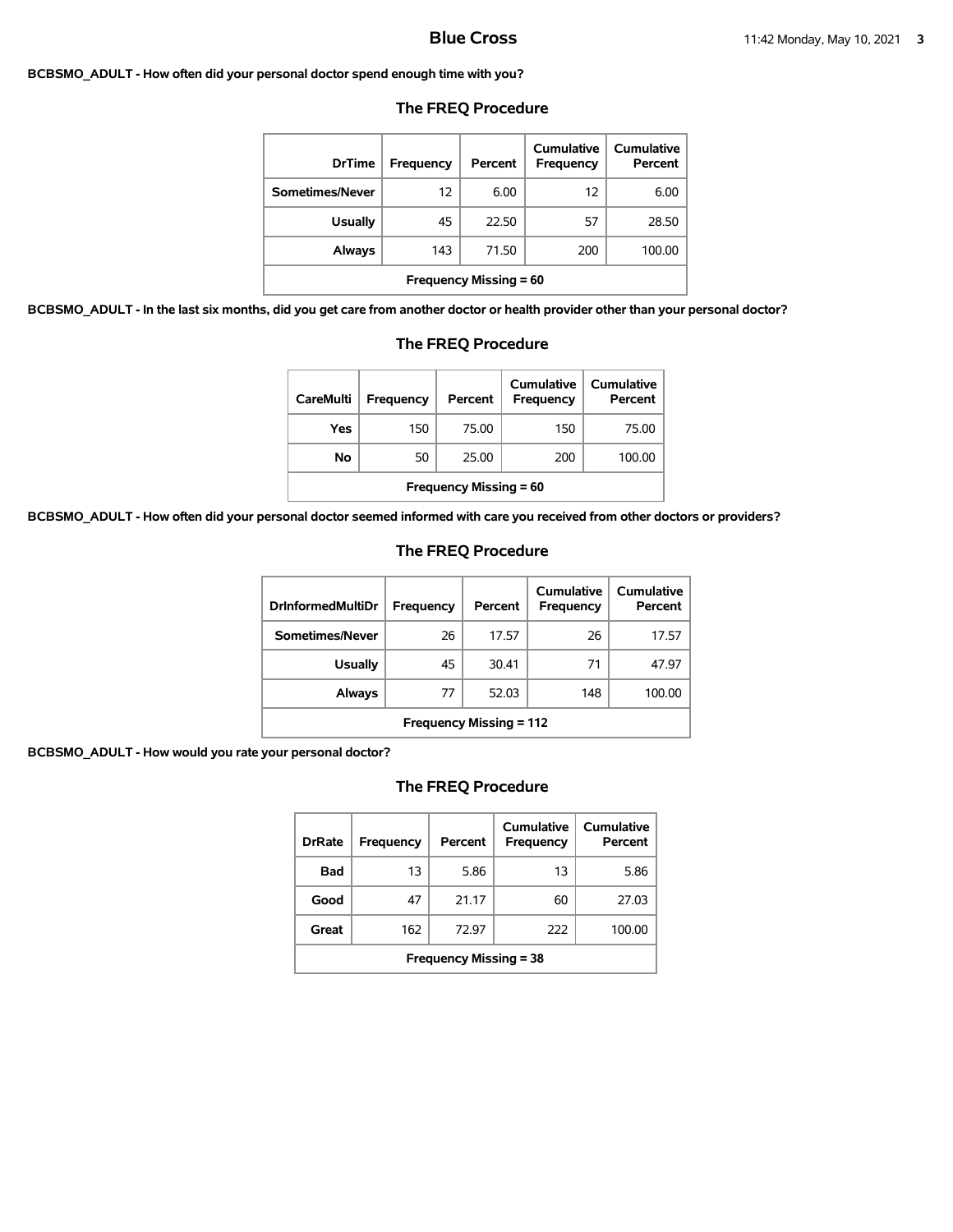#### **BCBSMO\_ADULT - Did you visit a specialist?**

# **The FREQ Procedure**

| <b>Specialist</b> | Frequency | Percent | <b>Cumulative</b><br><b>Frequency</b> | <b>Cumulative</b><br>Percent |
|-------------------|-----------|---------|---------------------------------------|------------------------------|
| Yes               | 168       | 64.62   | 168                                   | 64.62                        |
| No                | 92        | 35.38   | 260                                   | 100.00                       |

**BCBSMO\_ADULT - How often did you get an appointment with a specialist as soon as you needed?**

# **The FREQ Procedure**

| <b>SpecialistFast</b>         | Frequency | Percent | Cumulative<br><b>Frequency</b> | Cumulative<br>Percent |  |
|-------------------------------|-----------|---------|--------------------------------|-----------------------|--|
| Sometimes/Never               | 23        | 13.86   | 23                             | 13.86                 |  |
| <b>Usually</b>                | 53        | 31.93   | 76                             | 45.78                 |  |
| Always                        | 90        | 54.22   | 166                            | 100.00                |  |
| <b>Frequency Missing = 94</b> |           |         |                                |                       |  |

**BCBSMO\_ADULT - How would you rate your specialist?**

| <b>SpecialistRate</b>          | <b>Frequency</b> | Percent | Cumulative<br><b>Frequency</b> | Cumulative<br>Percent |  |
|--------------------------------|------------------|---------|--------------------------------|-----------------------|--|
| Bad                            | 14               | 8.81    | 14                             | 8.81                  |  |
| Good                           | 39               | 24.53   | 53                             | 33.33                 |  |
| Great                          | 106              | 66.67   | 159                            | 100.00                |  |
| <b>Frequency Missing = 101</b> |                  |         |                                |                       |  |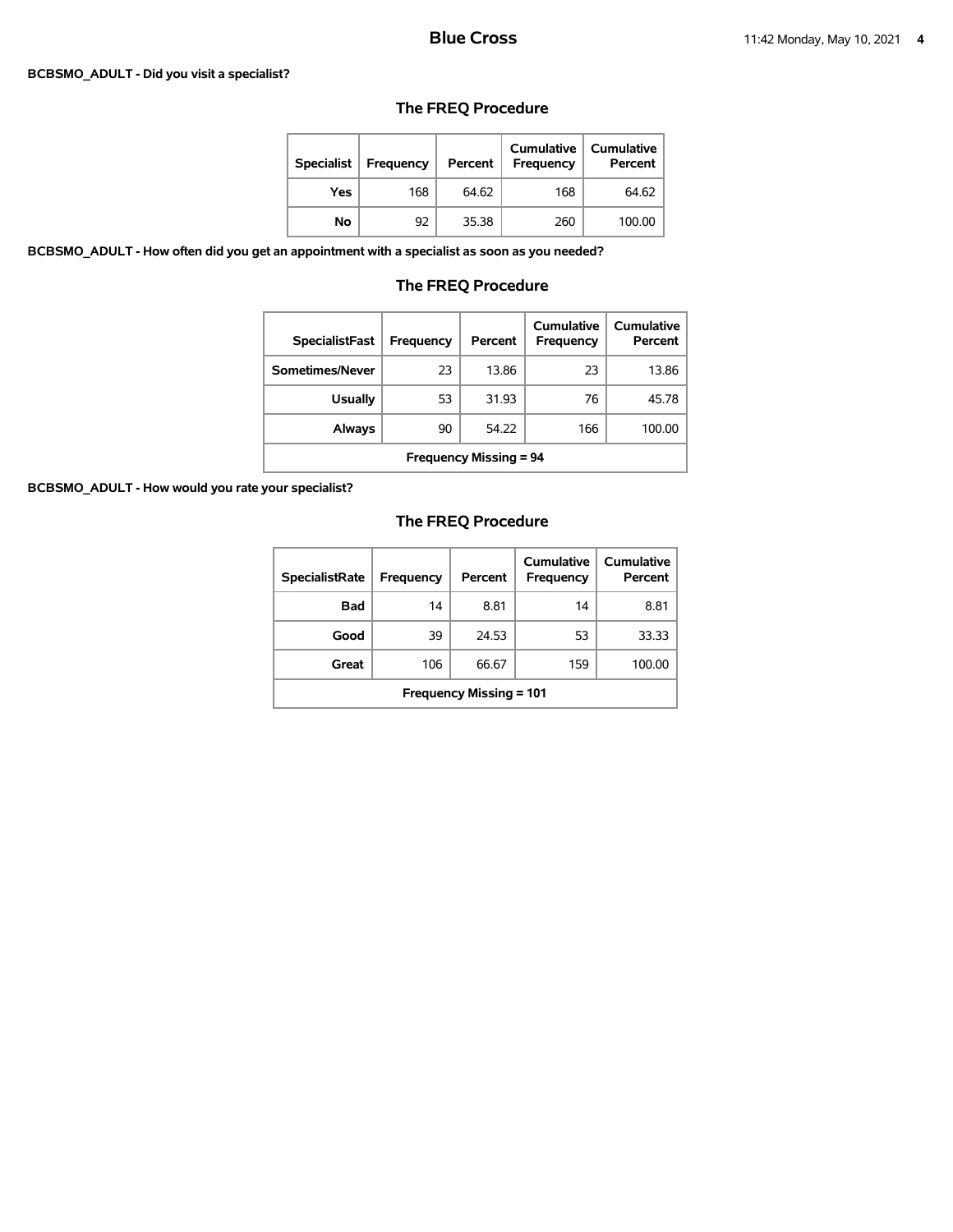#### **BCBSMO\_ADULT - Did you get information or help from your health plan's customer services?**

### **The FREQ Procedure**

| <b>CS</b>                    | <b>Frequency</b> | Percent | Cumulative<br>Frequency | <b>Cumulative</b><br>Percent |  |  |
|------------------------------|------------------|---------|-------------------------|------------------------------|--|--|
| Yes                          | 89               | 35.32   | 89                      | 35.32                        |  |  |
| No                           | 163              | 64.68   | 252                     | 100.00                       |  |  |
| <b>Frequency Missing = 8</b> |                  |         |                         |                              |  |  |

**BCBSMO\_ADULT - How often were you able to get information or help from your health plan's customer services?**

# **The FREQ Procedure**

| <b>CSHelp</b>                  | Frequency | Percent | Cumulative<br>Frequency | Cumulative<br>Percent |  |
|--------------------------------|-----------|---------|-------------------------|-----------------------|--|
| Sometimes/Never                | 11        | 12.94   | 11                      | 12.94                 |  |
| <b>Usually</b>                 | 32        | 37.65   | 43                      | 50.59                 |  |
| Always                         | 42        | 49.41   | 85                      | 100.00                |  |
| <b>Frequency Missing = 175</b> |           |         |                         |                       |  |

**BCBSMO\_ADULT - How often were you treated with respect and courtesy by your health plan's customer services?**

# **The FREQ Procedure**

| <b>CSRespect</b>               | Frequency | Percent | Cumulative<br>Frequency | <b>Cumulative</b><br>Percent |  |
|--------------------------------|-----------|---------|-------------------------|------------------------------|--|
| Sometimes/Never                | 6         | 7.23    | 6                       | 7.23                         |  |
| <b>Usually</b>                 | 17        | 20.48   | 23                      | 27.71                        |  |
| Always                         | 60        | 72.29   | 83                      | 100.00                       |  |
| <b>Frequency Missing = 177</b> |           |         |                         |                              |  |

**BCBSMO\_ADULT - Did you have to fill out any forms with your health plan?**

| <b>Forms</b>                 | Frequency | Percent | Cumulative<br>Frequency | Cumulative<br>Percent |  |  |
|------------------------------|-----------|---------|-------------------------|-----------------------|--|--|
| Yes                          | 37        | 1474    | 37                      | 14.74                 |  |  |
| No                           | 214       | 85.26   | 251                     | 100.00                |  |  |
| <b>Frequency Missing = 9</b> |           |         |                         |                       |  |  |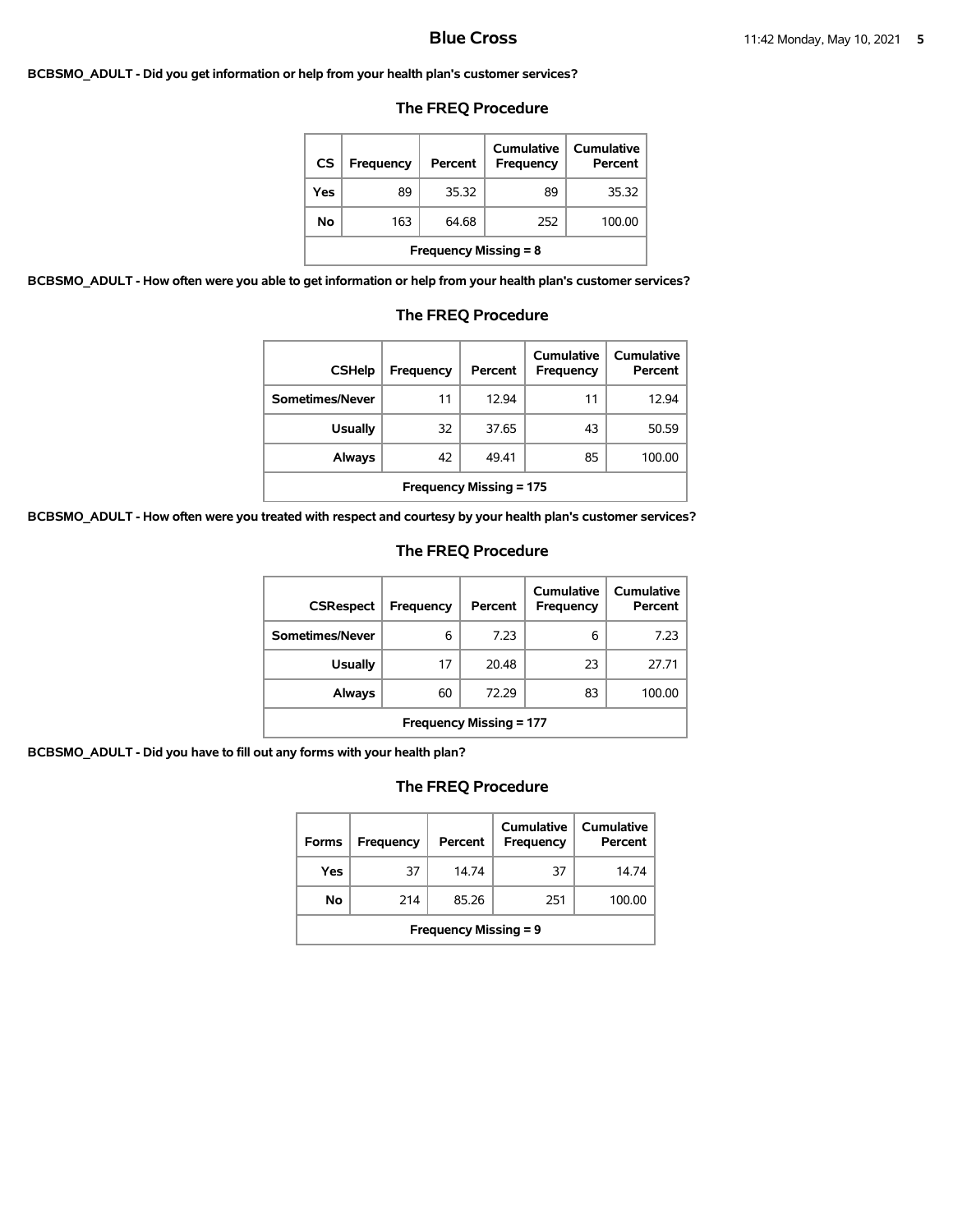#### **BCBSMO\_ADULT - How often were forms from your health plan easy to fill out?**

| FormsEasy                      | Frequency | Percent | Cumulative<br>Frequency | Cumulative<br>Percent |  |
|--------------------------------|-----------|---------|-------------------------|-----------------------|--|
| Sometimes/Never                | 7         | 20.00   |                         | 20.00                 |  |
| <b>Usually</b>                 | 15        | 42.86   | 22                      | 62.86                 |  |
| Always                         | 13        | 37.14   | 35                      | 100.00                |  |
| <b>Frequency Missing = 225</b> |           |         |                         |                       |  |

# **The FREQ Procedure**

### **BCBSMO\_ADULT - How would you rate your**

| health plan?              |                  |         |                         |                       |  |  |
|---------------------------|------------------|---------|-------------------------|-----------------------|--|--|
| <b>The FREQ Procedure</b> |                  |         |                         |                       |  |  |
| <b>PlanRate</b>           | <b>Frequency</b> | Percent | Cumulative<br>Frequency | Cumulative<br>Percent |  |  |
| <b>Bad</b>                | 37               | 14.62   | 37                      | 14.62                 |  |  |
| Good                      | 86               | 33.99   | 123                     | 48.62                 |  |  |
|                           |                  |         |                         |                       |  |  |

**Great** 130 51.38 253 100.00

**Frequency Missing = 7**

**BCBSMO\_ADULT - In general, how woul you rate your overall health?**

### **The FREQ Procedure**

| <b>OverallHealthRate</b>      | Frequency | Percent | Cumulative<br><b>Frequency</b> | <b>Cumulative</b><br>Percent |
|-------------------------------|-----------|---------|--------------------------------|------------------------------|
| <b>Excellent</b>              | 25        | 9.62    | 25                             | 9.62                         |
| <b>Very Good</b>              | 101       | 38.85   | 126                            | 48.46                        |
| Good                          | 101       | 38.85   | 227                            | 87.31                        |
| Fair                          | 22        | 8.46    | 249                            | 95.77                        |
| Poor                          | 4         | 1.54    | 253                            | 97.31                        |
| <b>Unknown/Did Not Answer</b> | 7         | 2.69    | 260                            | 100.00                       |

**BCBSMO\_ADULT - In general, how woul you rate your overall mental or emotional health?**

| <b>MentalHealthRate</b>       | Frequency | Percent | Cumulative<br>Frequency | Cumulative<br>Percent |
|-------------------------------|-----------|---------|-------------------------|-----------------------|
| <b>Excellent</b>              | 64        | 24.62   | 64                      | 24.62                 |
| <b>Very Good</b>              | 92        | 35.38   | 156                     | 60.00                 |
| Good                          | 72        | 27.69   | 228                     | 87.69                 |
| Fair                          | 20        | 7.69    | 248                     | 95.38                 |
| Poor                          | 6         | 2.31    | 254                     | 97.69                 |
| <b>Unknown/Did Not Answer</b> | 6         | 2.31    | 260                     | 100.00                |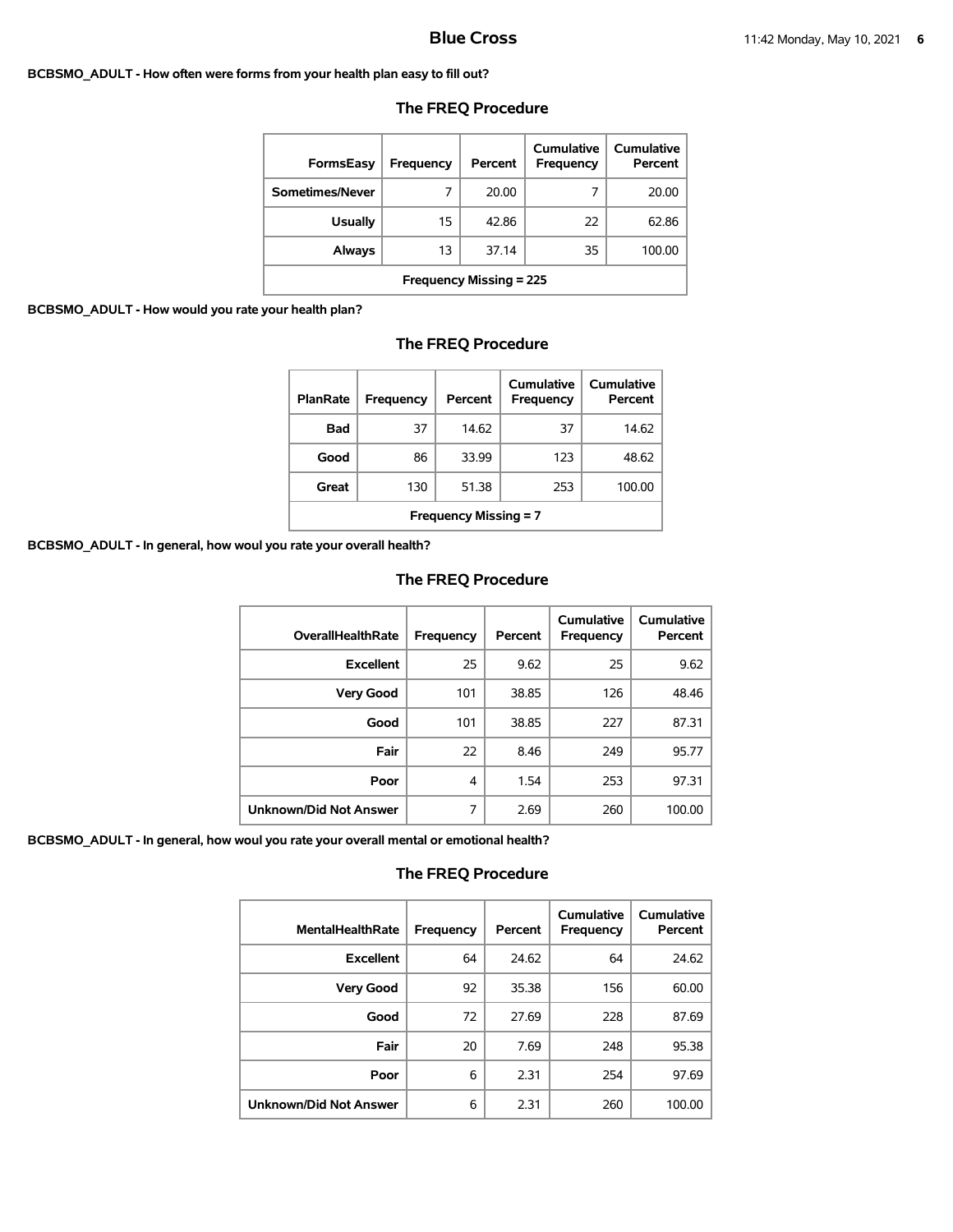#### **BCBSMO\_ADULT - Did you file any claims for care to your health plan?**

| ClaimsSend                    | <b>Frequency</b> | Percent | Cumulative<br>Frequency | Cumulative<br>Percent |  |
|-------------------------------|------------------|---------|-------------------------|-----------------------|--|
| Yes                           | 136              | 63.85   | 136                     | 63.85                 |  |
| No                            | 77               | 36.15   | 213                     | 100.00                |  |
| <b>Frequency Missing = 47</b> |                  |         |                         |                       |  |

# **The FREQ Procedure**

**BCBSMO\_ADULT - How often were claims for care to your health plan handled quicly?**

# **The FREQ Procedure**

| <b>ClaimsQuick</b>             | Frequency | Percent | Cumulative<br>Frequency | <b>Cumulative</b><br>Percent |
|--------------------------------|-----------|---------|-------------------------|------------------------------|
| Sometimes/Never                | 10        | 9.52    | 10                      | 9.52                         |
| <b>Usually</b>                 | 45        | 42.86   | 55                      | 52.38                        |
| Always                         | 50        | 47.62   | 105                     | 100.00                       |
| <b>Frequency Missing = 155</b> |           |         |                         |                              |

**BCBSMO\_ADULT - How often were claims for care to your health plan handled correctly?**

| <b>ClaimsCorrect</b>           | Frequency | Percent | Cumulative<br>Frequency | Cumulative<br>Percent |
|--------------------------------|-----------|---------|-------------------------|-----------------------|
| Sometimes/Never                | 8         | 7.62    | 8                       | 7.62                  |
| <b>Usually</b>                 | 36        | 34.29   | 44                      | 41.90                 |
| Always                         | 61        | 58.10   | 105                     | 100.00                |
| <b>Frequency Missing = 155</b> |           |         |                         |                       |